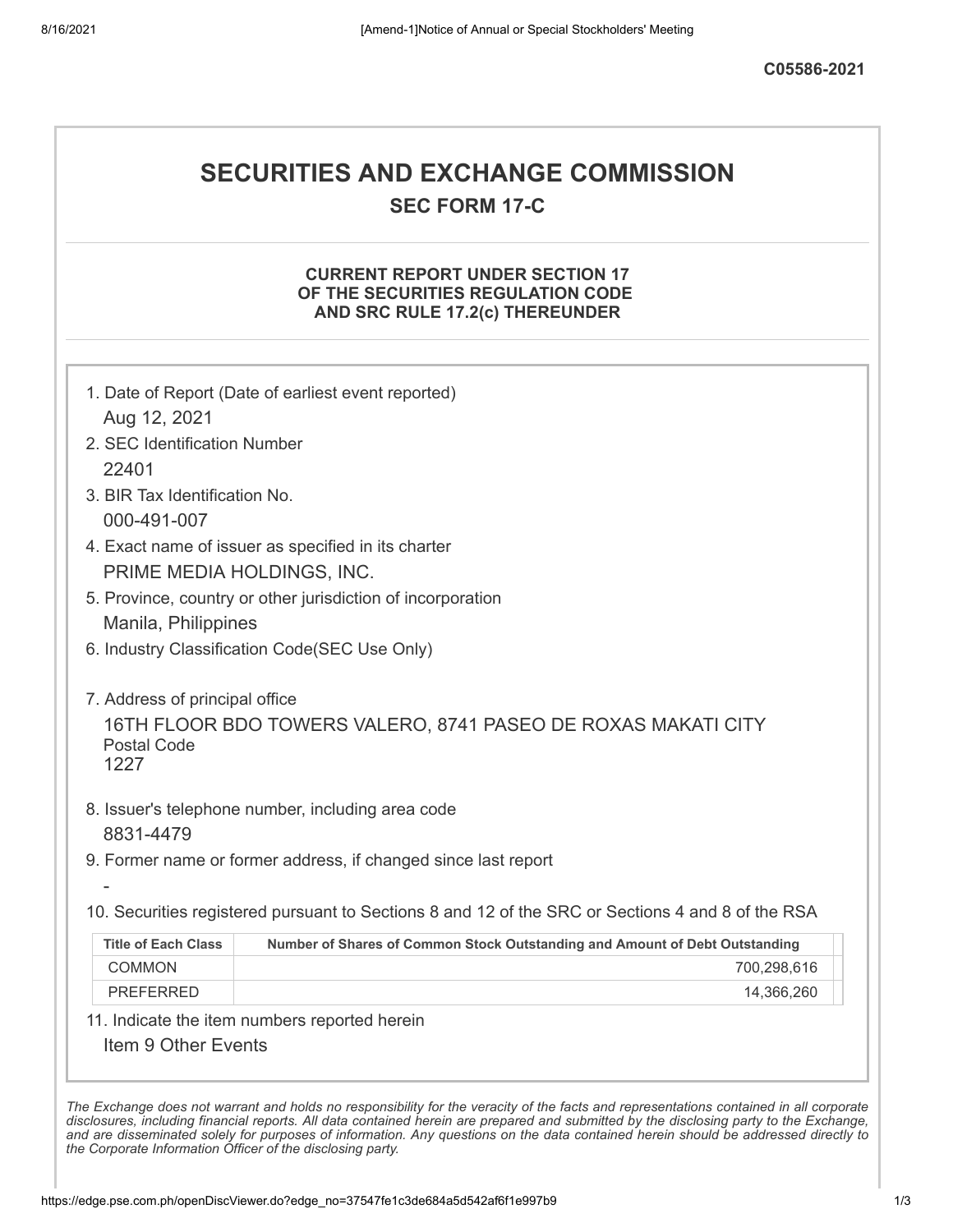## **Prime Media Holdings, Inc. PRIM**

#### **PSE Disclosure Form 7-1 - Notice of Annual or Special Stockholders' Meeting** *References: SRC Rule 17 (SEC Form 17-C) and Sections 7 and 4.4 of the Revised Disclosure Rules*

**Subject of the Disclosure**

Notice of 2021 Annual Stockholders' Meeting

**Background/Description of the Disclosure**

Notice of 2021 Annual Stockholders' Meeting

### **Type of Meeting**

annual

Special

| Date of Approval by<br><b>Board of Directors</b> | Jul 28, 2021                                                                                                           |  |
|--------------------------------------------------|------------------------------------------------------------------------------------------------------------------------|--|
| Date of Stockholders'<br><b>Meeting</b>          | Sep 22, 2021                                                                                                           |  |
| Time                                             | $2:00$ P.M.                                                                                                            |  |
| Venue                                            | 16F BDO Towers Valero, 8741 Paseo de Roxas, Makati City via Virtual Meeting/Video<br>Conferencing/Remote Communication |  |
| <b>Record Date</b>                               | Aug 12, 2021                                                                                                           |  |